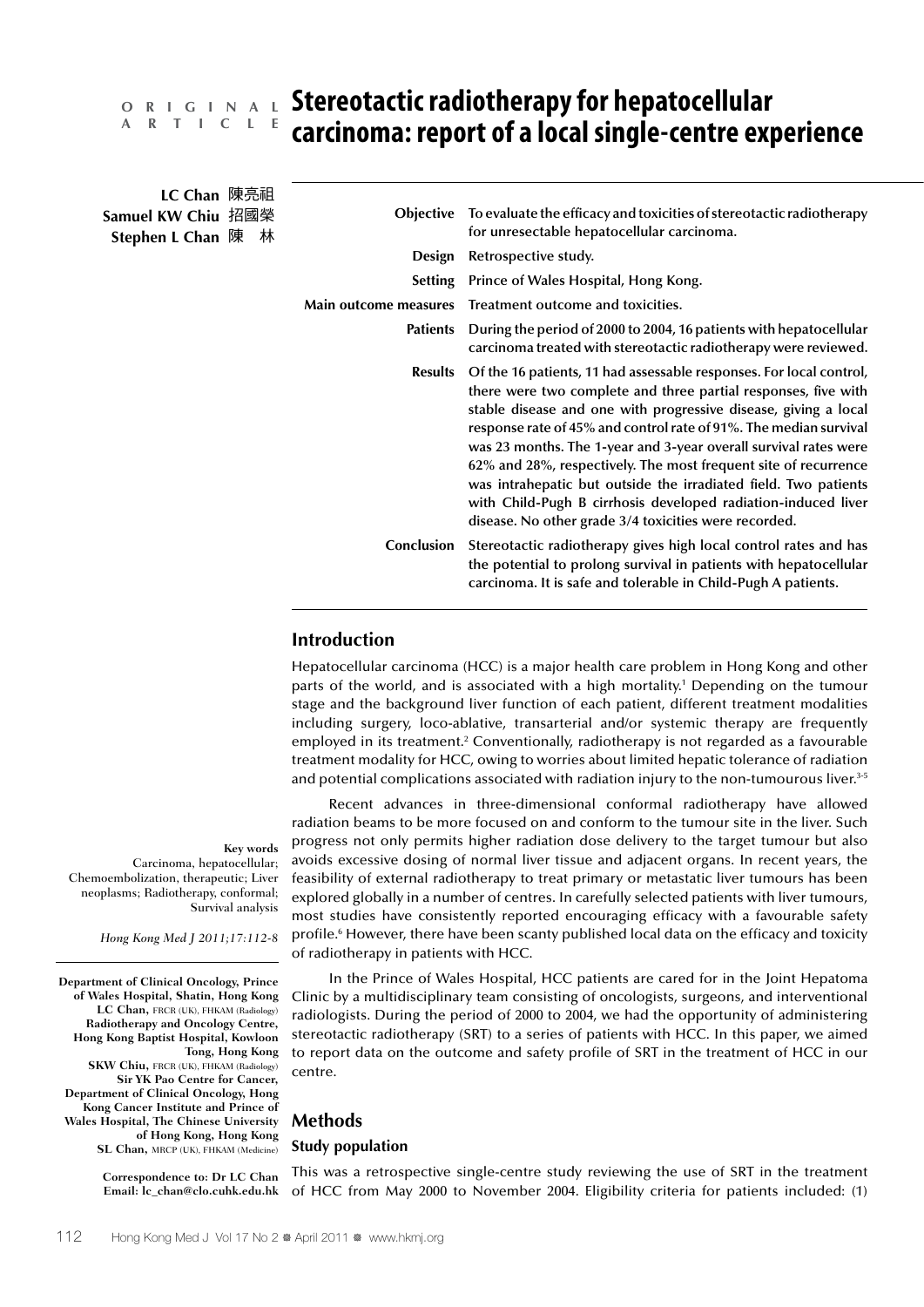intrahepatic tumour not amenable to surgery or other loco-ablative therapy; (2) SRT undertaken as the treatment for HCC. Prior treatment apart from radiotherapy was allowed, while patients with extrahepatic involvement (including regional lymph node involvement and/or distant metastases) were excluded from the study. The diagnosis of HCC was confirmed by histology or characteristic radiological findings in patients with hepatitis B–related cirrhosis and/or elevated alpha-fetoprotein (AFP) levels.

## **Treatment**

The SRT procedures entailed gross tumour volume (GTV) which was delineated on arterial phase images using three-phase diagnostic computed tomography (CT). The planning target volume (PTV) was normally generated from GTV by adding a 2-cm margin in all directions; to avoid excessive estimated dose to the liver, 1-cm margins were accepted. No more than 30% of liver volume was allowed to receive greater than 30 Gy (V30 <30%). Patients were instructed to hold their breath at the end of expiration position during the planning CT and during treatment. The ExacTRA system (BrainLab, Germany) with facilities of stereotaxy was used to improve positioning reproducibility. Six infrared body surface markers were placed at patient's sternum and rib cage. Infrared cameras detected and confirmed the correct positioning of the markers before each treatment. Radiation dose was given at 4.5 Gy for 10 daily fractions normally. For the cases where the PTV encompassed hepatic portal area or gall bladder, the dose was 2.5 Gy for 18 to 20 fractions. For cases where the PTV included the bowel, the dose was 1.8 Gy for 28 to 30 fractions. The biological effective dose for tumour control, taking  $\alpha/\beta=10$  was similar in these three-dose fractionations (65.3 Gy, 62.5 Gy, and 63.7 Gy, respectively).

#### **Outcome assessment**

All patients were followed up every 4 to 8 weeks after radiotherapy, with laboratory investigations when clinically indicated. We attempted to identify lesions by reassessment CT at around 4 to 6 months after day 1 of SRT, to arrive at an objective evaluation of treatment outcome. Response of the target irradiated lesion (local control) and overall tumour response (local control plus non-target lesions) were evaluated according to RECIST (Response Evaluation Criteria in Solid Tumors) separately.7 Patients with clinical evidence of progressive disease before reassessment imaging were considered as having progressive disease as the final response outcome. The AFP value before and after radiotherapy was also studied to evaluate the serological response. A drop of AFP

# 肝癌的立體定位放射治療:一所分區醫院 的經驗報告

- 目的 探討立體定位放射治療對不宜手術切除的肝癌的治療 成效及毒性。
- 設計 回顧研究。
- 安排 香港威爾斯親王醫院。
- 主要結果測量 治療成效及毒性。
	- 患者 2000至2004年期間,接受立體定位放射治療的16位 肝癌患者。
	- 結果 16位患者中,11位可作評估。兩位病灶完全緩解,3 位部份有效,5位病灶穩定,1位病灶惡化。病灶的反 應率為45%,局部控制率為91%。生存期中位數為23 個月。1年及3年的總體生存率分別為62%和28%。最 常見的復發方式為放射範圍外肝內復發。兩位Child-Pugh B級肝硬化的病人出現因放療引致的肝炎。除此 之外,沒有出現3/4級的毒性。
		- 結論 對於原發性肝癌,立體定位放射治療能提供較高 的局部控制率,或有助延長病人存活時間。對於 Child-Pugh A級肝硬化的病人,立體定位放射治療是 安全的,並有良好的耐受性。

value by more than 20% after treatment was defined as an AFP response, as reported previously.<sup>8</sup> Patients with evidence of responding or stable disease were observed clinically and radiologically, while those with evidence of progressive disease were offered salvage therapy whenever possible, which depended on staging, liver function, and each individual's performance status. Survival time was measured from the date of radiotherapy to the date of death or last contact. Survival time was calculated using the Kaplan-Meier method. Any toxicity or adverse reactions noted during 6 months of completion of radiotherapy was reviewed. The severity was graded according to CTCAE (Common Terminology Criteria for Adverse Events) version 3.0 criteria.

# **Results**

#### **Baseline characteristics**

From May 2000 to November 2004, 16 HCC patients were treated with SRT, of whom 15 (94%) were male. The median patient age was 58 (range, 23-69) years. Most (81%) were chronic hepatitis B carriers. The lesion sizes ranged from 1 to 7 cm, with a median of 3 cm. Twelve of them had Okuda stage A disease while the remaining four patients belonged to Okuda stage B. Regarding their background liver function, 12 were Child-Pugh A and 4 in Child-Pugh B. Prior to treatment their AFP values and other characteristics are listed in Table 1.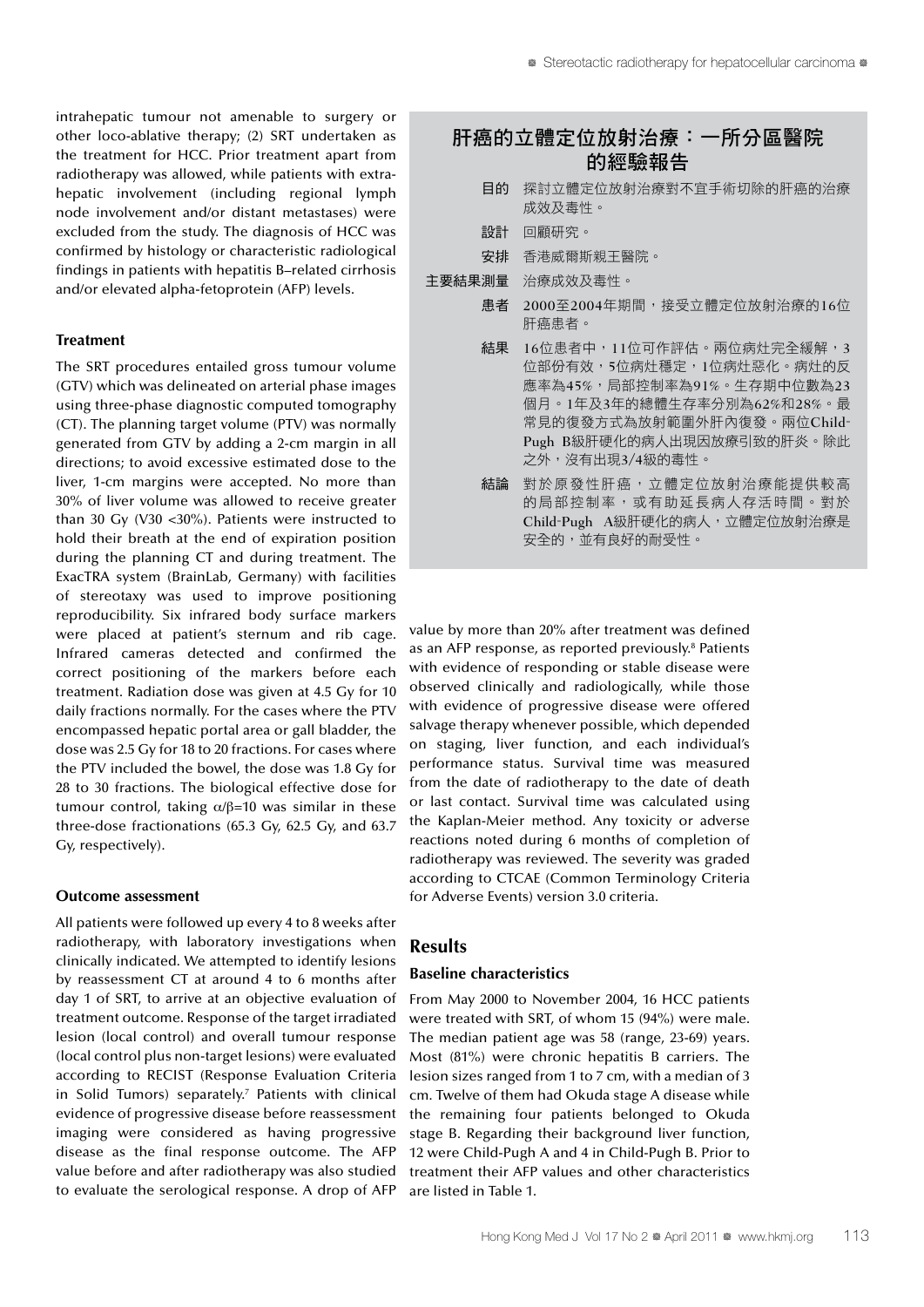| Patient No.     | Sex/age (years) | <b>Hepatitis</b><br>status | Okuda stage Child-Pugh | grading      | <b>Ascites</b> | <b>Pre-treatment AFP</b><br>(ng/mL) | <b>Post-treatment AFP</b><br>(ng/mL) |  |
|-----------------|-----------------|----------------------------|------------------------|--------------|----------------|-------------------------------------|--------------------------------------|--|
|                 | M/66            | B                          | A                      | $\mathsf{A}$ | No             | 30                                  | 20                                   |  |
| $\overline{2}$  | M/69            | B                          | $\mathsf{A}$           | B            | Yes            | 22                                  | 14                                   |  |
| $\mathbf{3}$    | M/65            | $\mathsf{B}$               | B                      | $\mathsf{A}$ | <b>No</b>      | 1800                                | 259                                  |  |
| $\overline{4}$  | M/23            | $\mathsf{B}$               | $\mathsf{A}$           | $\mathsf{A}$ | No             | 6700                                | 426                                  |  |
| $5\phantom{.0}$ | M/57            | $\mathsf{B}$               | $\mathsf B$            | B            | Yes            | 40                                  | 17                                   |  |
| 6               | M/51            | B                          | $\mathsf{A}$           | A            | No             | 1300                                | 148                                  |  |
| $\overline{7}$  | M/58            | $\mathsf{B}$               | $\mathsf{A}$           | $\mathsf{A}$ | Yes            | 7400                                | 4000                                 |  |
| 8               | M/51            | $\mathsf{B}$               | $\mathsf{A}$           | $\mathsf{A}$ | No             | 492                                 | 208                                  |  |
| 9               | M/58            | $\mathsf{B}$               | $\mathsf{B}$           | $\mathsf{A}$ | No             | 235                                 | 49                                   |  |
| 10              | M/51            | B                          | B                      | B            | No             | 438                                 | 600                                  |  |
| 11              | M/69            | $\mathsf{C}$               | $\mathsf{A}$           | $\mathsf{A}$ | No             | $\mathbf{3}$                        | $5\overline{)}$                      |  |
| 12              | M/59            | <b>NA</b>                  | A                      | $\mathsf{A}$ | No             | 1859                                | 161                                  |  |
| $13$            | M/51            | $\mathsf{B}$               | $\mathsf{A}$           | $\mathsf{A}$ | No             | 61                                  | 12                                   |  |
| 14              | F/54            | <b>NA</b>                  | A                      | $\mathsf{A}$ | No             | 16                                  | 12                                   |  |
| 15              | M/40            | $\mathsf{B}$               | $\mathsf{A}$           | $\mathsf{A}$ | No             | 2459                                | 11 400                               |  |
| 16              | M/61            | B                          | A                      | B            | Yes            | 8629                                | 82                                   |  |

TABLE 1. Baseline characteristics and treatment outcomes of patients with hepatocellular carcinoma\*

\* AFP denotes alpha-fetoprotein, ALT alanine aminotransferase, CR complete response, DM distant metastasis, HP hepatic progression outfield failure, LD longest diameter, NA not available, PD progressive disease, PR partial response, RILD radiation-induced liver disease, RT radiotherapy, SD stable disease, and SRT stereotactic radiotherapy

Censored (alive)

# **Outcome**

The median follow-up time was 24 (range, 2-54) months. The PTV ranged from 37 to 341 cc and the median was 134 cc. Eleven of the patients had reassessment imaging suitable for evaluation of

response. The other five patients did not have suitable radiological assessment for the following reasons: two had multifocal recurrences after radiotherapy which made it unreliable to identify the original irradiated lesion for reassessment; one



#### FIG 1. Overall survival of patients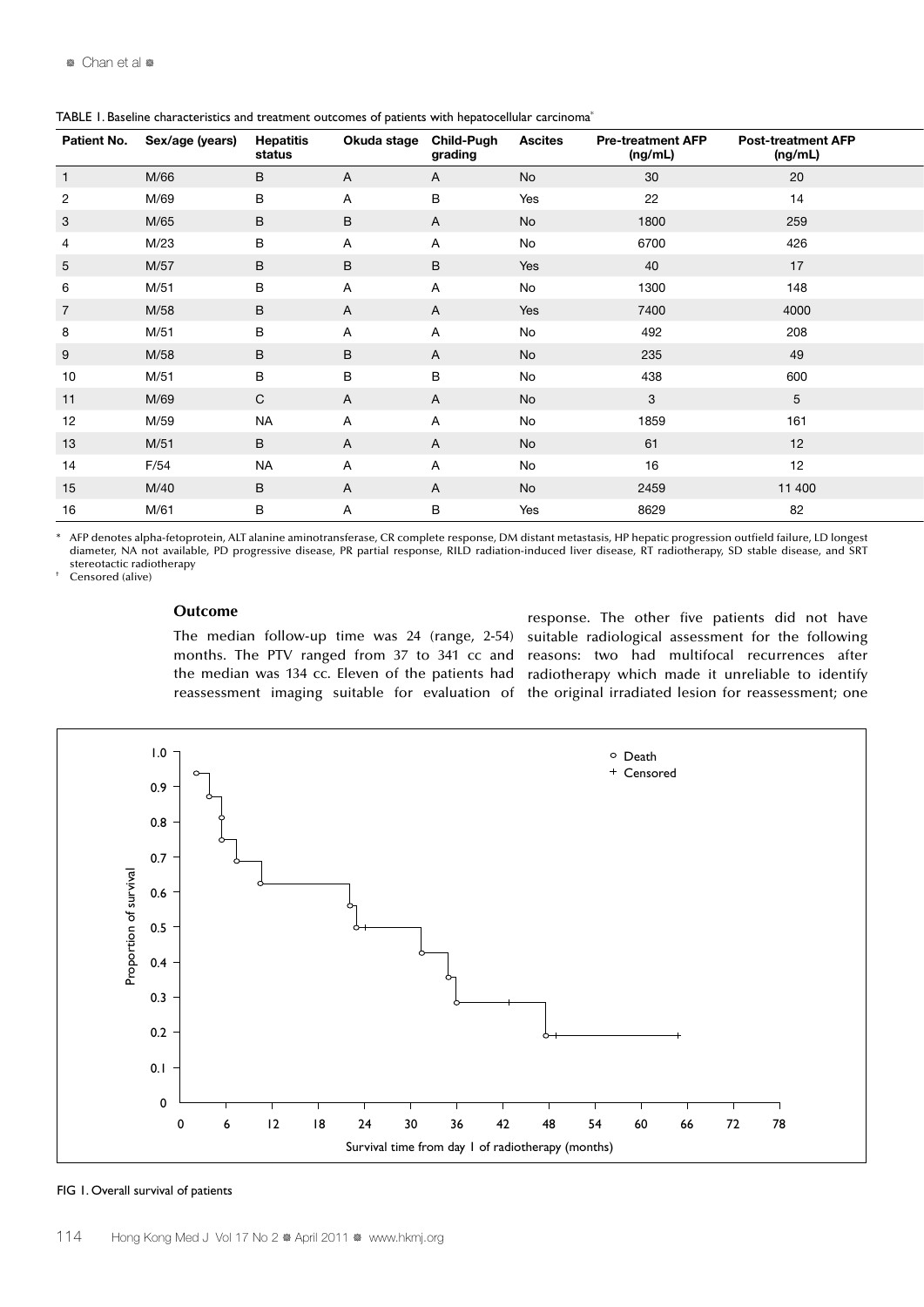| Remarks                                  | <b>Overall survival</b><br>(months) | Site of failure | <b>Local response</b> | Size of target lesion<br>(LD/cm) |
|------------------------------------------|-------------------------------------|-----------------|-----------------------|----------------------------------|
| $\sim$                                   | 36                                  | HP              | $\mathsf{SD}$         | 4.2                              |
| $\sim$                                   | 23                                  | <b>HP</b>       | ${\sf PD}$            | 2                                |
| Died of non-cancer cause                 | $5\overline{)}$                     | <b>NA</b>       | <b>NA</b>             | 3.3                              |
| Severe abdominal pain during RT          | 35                                  | HP/DM           | PR                    | 5                                |
| Died of RILD                             | $\overline{4}$                      | <b>NA</b>       | <b>NA</b>             | 4.5                              |
| Liver transplant done after SRT          | $54^{\dagger}$                      | <b>NA</b>       | PR                    | $\overline{2}$                   |
| $\sim$ $-$                               | 11                                  | PD              | SD                    | $\overline{7}$                   |
| $\sim$                                   | 5                                   | <b>DM</b>       | $\mbox{SD}$           | 6                                |
| $\sim$ $-$                               | 48                                  | HP              | $\mathsf{SD}$         | 1 and 2.5                        |
| Original lesion could not be ascertained | $\overline{2}$                      | <b>HP</b>       | <b>NA</b>             | 4.5                              |
| $\sim$ 10 $\pm$                          | 31                                  | CR              | CR                    | $5\overline{)}$                  |
| Deranged ALT after RT                    | 49 <sup>+</sup>                     | CR              | CR                    | $\overline{2}$                   |
| Defaulted follow-up                      | 43 <sup>†</sup>                     | <b>NA</b>       | <b>NA</b>             | $6\overline{6}$                  |
| $\sim$ 10 $\pm$                          | $\overline{7}$                      | SD              | SD                    | 2                                |
| Original lesion could not be ascertained | 22                                  | HP/DM           | <b>NA</b>             | $\overline{2}$                   |
| RILD                                     | 24 <sup>†</sup>                     | PR              | PR                    | $\overline{2}$                   |
|                                          |                                     |                 |                       |                                  |

defaulted follow-up; and two died before their scan. Concerning the local control of the target lesion, two had complete responses, three achieved partial responses, five had the disease remained stable, and in one it was radiologically progressive. Thus, there was a local response rate of 45% and control rate of 91%. As regards the subsequent sites of failure, intrahepatic progression outside the irradiated field was the most frequent pattern, followed by distant metastasis. Among the 14 patients with elevated AFP levels (>20 ng/mL) before treatment, in 12 patients AFP levels responded after completion of radiotherapy. At the time of data analysis, 12 of the 16 patients died while four were still alive. The median overall survival was 23 months, and the 1-year and 3-year overall survival rates were 62% and 28%, respectively (Fig 1).

# **Toxicity**

Two patients developed radiation-induced liver disease (RILD), one of whom recovered and one died. Both patients had background Child-Pugh B liver cirrhosis and ascites prior to radiotherapy. Both patients were found to have elevated alanine aminotransferase (ALT) levels followed by jaundice 4 to 6 weeks after completion of radiotherapy. Another patient with Child-Pugh A cirrhosis had deranged ALT levels up to 8 times of upper normal limit, which normalised spontaneously without evidence of liver failure. One patient complained of right upper quadrant pain during radiotherapy, which was relieved after oral morphine therapy. No other grade

3 or higher toxicities were documented.

## **Discussion**

In this study, we demonstrated that SRT was feasible in a local population of HCC patients. The local control rate was high, with a 3-year survival rate of 28%; in this series there were also two longterm survivors. The results concur with reports from centres in other parts of the world. For example, in 2004, Liu et al<sup>9</sup> studied the use of radiotherapy in patients with HCC refractory to transarterial chemoembolisation (TACE) and reported similar rates of 3-year survival (32%) and disease control (77%). Apart from use as a single treatment, radiotherapy has also been studied for the management of HCC in combination with transarterial therapy.10-17 In those studies, the radiotherapy doses ranged from 25 to 90 Gy, which involved fractional doses of 1.5 Gy twice a day to 8 Gy per fraction. The reported response rates were 10 to 91%, while the 1-year survival rate was 47 to 93% and 3-year survival was 11 to 27%. The results of these studies are summarised in Table 2.9,10,12-17

From the current data, it appears that radiotherapy offers excellent local control for HCC patients. For example, one of our patients with a small 2-cm HCC (Fig 2a) in close proximity to the diaphragm (considered unsuitable for other local treatments) was treated with 7-beam SRT (Fig 3). The patient received a total of 50 Gy over 20 fractions (2.5 Gy/fraction), and included the heart as part of the radiation field. Reassessment contrast CT showed that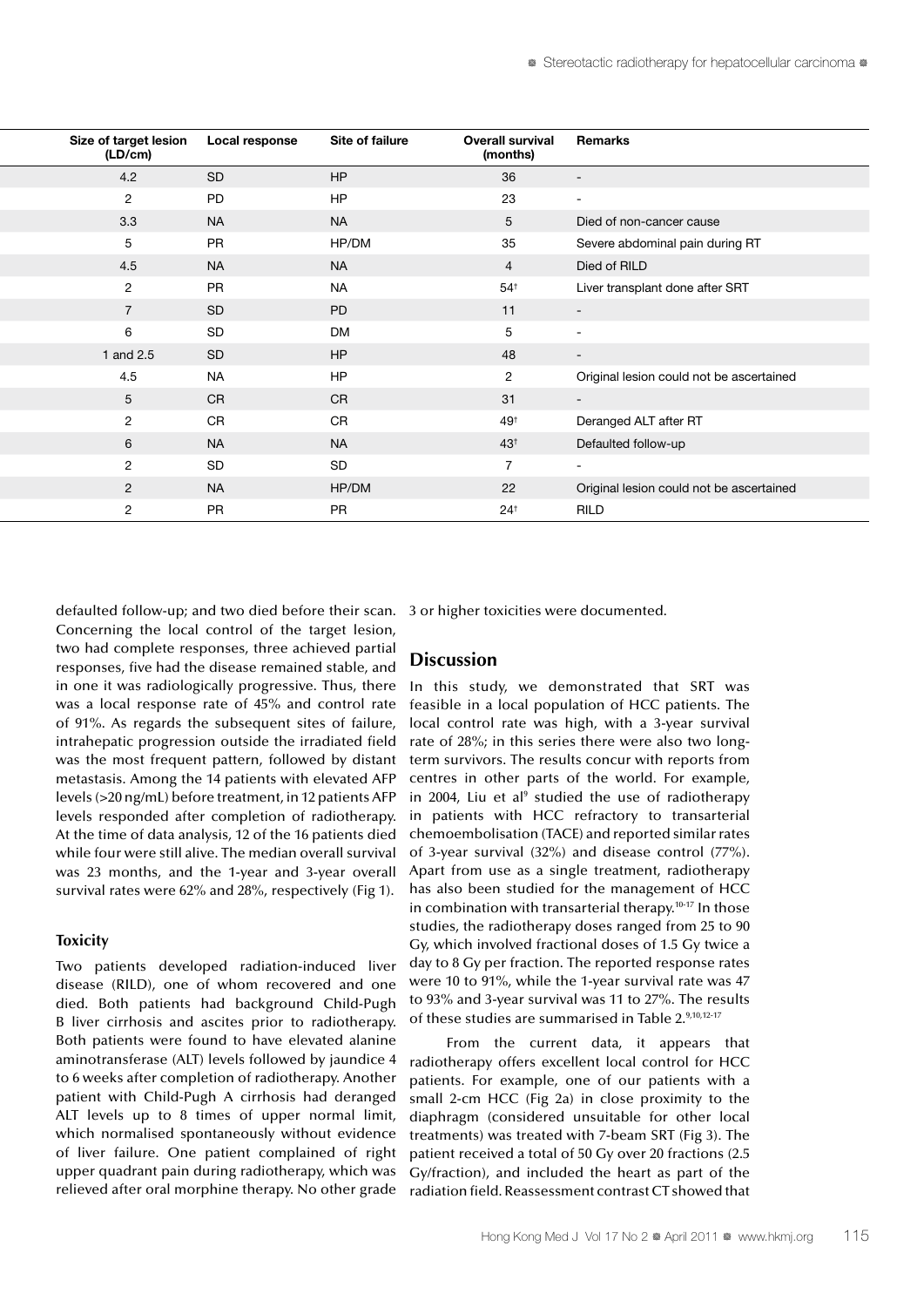| <b>Study</b>                                     | No. of<br>patients | <b>Liver function</b><br>(No.)     | <b>Treatment</b>                                  | RT dose in Gy<br>(dose/Fr)                          | Response                         | <b>Median survival</b><br>(months) | Overall survival rate                 |
|--------------------------------------------------|--------------------|------------------------------------|---------------------------------------------------|-----------------------------------------------------|----------------------------------|------------------------------------|---------------------------------------|
| Ben-Josef et al, <sup>10</sup><br>Michigan, 2005 | 35                 | Child's A (35)                     | $RT + hepatic$<br>arterial FudR                   | $40 - 90$<br>(1.5/Fr, bid)                          | CR 3%<br><b>PR 7%</b><br>SD 31%  | 15.2                               | 1-Year 57%<br>3-Year 11%              |
| Liu et al. $9$<br>China, 2004                    | 44                 | Child's A (32);<br>Child's B (12)  | Primary RT<br>(39 failed TACE)                    | 39.6-60.0<br>CR 14%<br>PR 48%<br>(1.8/Fr)<br>SD 25% |                                  | 15.2                               | 1-Year 60%<br>3-Year 32%              |
| Zeng et al, <sup>12</sup><br>China, 2004         | 54                 | Child's A (44);<br>Child's B (10)  | $TACE + RT$                                       | $36 - 60$<br>(2/Fr)                                 | CR 6%<br>PR 70%<br>SD 24%        | 20.0                               | 1-Year 72%<br>3-Year 24%              |
| Seong et al, <sup>13</sup><br>Korea, 2003        | 158                | Child's A (117);<br>Child's B (41) | $TACE + RT$                                       | 25.2-50.0<br>(1.8/Fr)                               | CR 0.6%<br>PR 67%<br>SD 26%      | 16.0                               | 1-Year 59%<br>2-Year 30%<br>5-Year 9% |
| Li et al, $14$<br>China, 2003                    | 45                 | No Child's C                       | TACE $x 2 \rightarrow RT \rightarrow$<br>TACE x 2 | 50.4<br>(1.8/Fr)                                    | CR 13%<br><b>PR 77%</b><br>SD 8% | 23.5                               | 1-Year 68%<br>3-Year 22%              |
| Wu et al. $15$<br>China, 2004                    | 94                 | Child's A (43);<br>Child's B (51)  | $TACE + RT$                                       | 48-60<br>$(4 - 8/Fr)$                               | CR 13%<br>PR 78%<br>SD 6%        | 25.0                               | 1-Year 93%<br>3-Year 26%              |
| Guo et al. <sup>16</sup><br>China, 2003          | 76                 | Child's A (63);<br>Child's B (13)  | $TACE + RT$                                       | $30 - 50$<br>$(1.8 - 2/Fr)$                         | <b>CR7%</b><br>PR 41%<br>SD 40%  | 19.0                               | 1-Year 64%<br>5-Year 19%              |
| Park et al. <sup>17</sup><br>Korea, 2005         | 59                 | Child's A (38);<br>Child's $B(3)$  | RT (48 failed<br>TACE); 51%<br>with PVT           | 30-55<br>$(2-3/Fr)$                                 | CR 8%<br>PR 58%<br>SD 25%        | 10.0                               | 1-Year 47%<br>2-Year 27%              |

TABLE 2. Summary of literature on radiotherapy with or without transarterial chemoembolisation\*

\* bid denotes twice a day, CR complete response, FudR floxuridine, PVT portal vein thrombosis, PR partial response, RT radiotherapy, SD stable disease, and TACE transarterial chemoembolisation



FIG 2. Patient No. 12: (a) Pre-treatment computed tomogram showing a 2-cm contrast enhanced lesion (arrow). (b) 12-Month post-treatment computed tomogram showing no contrast enhancement (arrow), reported as non-viable

the original lesion had become hypodense without contrast enhancement, suggesting non-viable tumour (Fig 2b). Another of our patients had had a 2-cm HCC at baseline, and had liver transplantation at 6 months after radiotherapy. Subsequently, pathology of the liver specimen revealed that the primary lesion had regressed to two small lesions measuring 0.4 and 0.2 cm with surrounding extensive fibrous scarring. The ability of radiotherapy to achieve local control of tumour is encouraging, and is of potential therapeutic significance for patients whose tumours are difficult to be accessed by percutaneous loco-ablative therapy. To address this issue, further prospective studies are required, including a direct

comparison of SRT and loco-ablative therapy for HCC patients.

On the other hand, outfield recurrence in the form of intrahepatic recurrences or distant metastasis was the predominant pattern of radiotherapy failure. This could be due to microscopic dissemination before radiotherapy or de-novo HCC within cirrhotic liver. At the time of study, local or systemic adjuvant therapy was not used because of paucity of data supporting as well as lack of effective agents. In view of emerging targeted therapy in HCC, $18,19$  combining systemic agents with radiotherapy provides theoretical benefit in reducing outfield failure, and this approach is currently being tested in a number of clinical trials.<sup>20,21</sup>

Higher-dose radiotherapy is associated with improved survival, as demonstrated in a number of studies. Park et al<sup>22</sup> reported a dose-response relationship in local radiotherapy for HCC. In this study, 158 patients were treated from January 1992 to March 2000 with the three-dimensional conformal radiotherapy, combined with TACE as primary treatment, or as salvage after TACE failure. The objective response rate in patients treated with doses of  $\leq 40$  Gy, 40-50 Gy and  $>50$  Gy in 1.8-Gy daily fraction were 29%, 69% and 77%, respectively. In the Samsung Medical Center, South Korea, Park et al<sup>17</sup> found that biological effective doses higher than 50 Gy ( $α/β=10$ ) were associated with higher response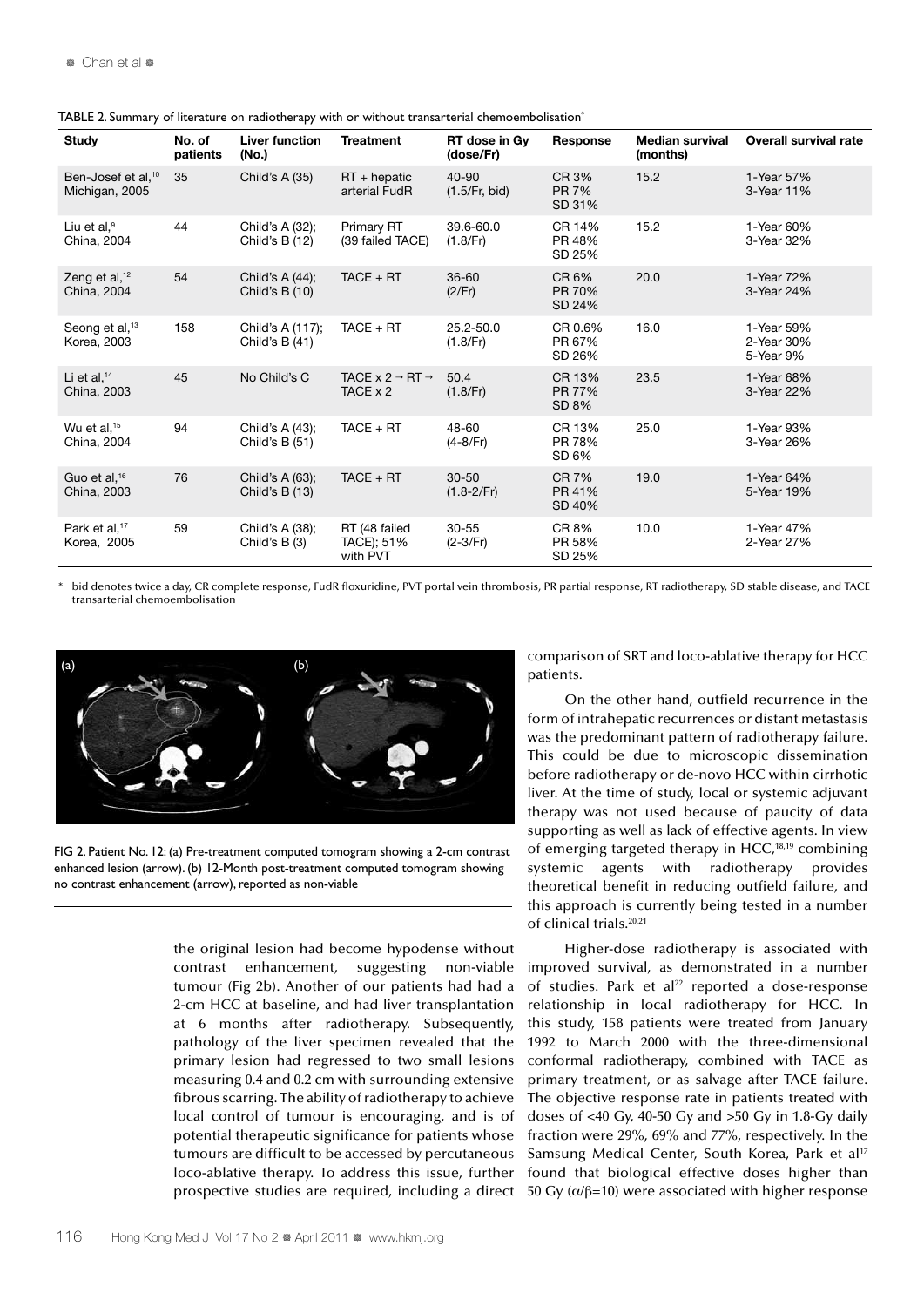rates (73% with >50 Gy vs 47% with <50 Gy; P=0.0299). Using multivariate analyses, studies from Seong et al<sup>13</sup> and Ben-Josef et al<sup>10</sup> consistently demonstrated that the radiation dose was an independent factor affecting survival after HCC. In daily practice, further increases of the total radiation dose are usually limited by toxicities to surrounding non-tumourous liver, especially in cirrhotic patients. Recent advances in techniques, such as image-guided radiotherapy, which synchronises delivery of radiation with respiratory movements of individual patients, may minimise the need for broader margins and permit higher doses of radiotherapy targeted to the tumours.

Among the various toxicities associated with radiotherapy in the treatment of liver tumours, RILD is the most well-documented toxicity. The classical RILD described in the literature is very similar to veno-occlusive disease.<sup>3</sup> Patients usually present with anicteric ascites, tender hepatomegaly and elevated liver enzyme levels, which typically manifest 2 weeks to 4 months following radiotherapy. This toxicity occurred in two of our patients and contributed to one mortality. There was no specific treatment for RILD, hence it is crucial to identify risk factors. Dawson et al<sup>23,24</sup> found that the mean liver dose and male gender were significantly associated with RILD. In addition, a Taiwan group<sup>11</sup> reported that hepatitis B positivity and Child-Pugh B cirrhosis were the independent risk factors for development of RILD. In another study on a Chinese population, $25$  it was associated with advanced tumour stage, large GTV, portal vein thrombosis, acute hepatic toxicity and Child-Pugh B cirrhosis; only Child-Pugh B cirrhosis turned out to be significant in multivariate analysis. The Korean group<sup>26</sup> found that the total liver volume receiving more than 30 Gy was the only independent risk factor for RILD. Taking all such information into consideration, to minimise the chance of RILD radiotherapy is best avoided in patients with Child-Pugh B cirrhosis or advanced tumour in liver. Other commonly reported toxicities of radiotherapy for HCC include: fatigue, nausea, hepatic discomfort, subcapsular bleeding, and obstructive jaundice. Late toxicities including thrombocytopaenia, colitis,

#### **References**

- 1. Parkin DM, Pisani P, Ferlay J. Estimates of the worldwide incidence of 25 major cancers in 1990. Int J Cancer 1999;80:827-41.
- 2. Chan AT, Kishi Y, Chan SL, Vauthey JN. Accomplishments in 2007 in the management of hepatobiliary cancers. Gastrointest Cancer Res 2008;2(3 Suppl):25S-31S.
- 3. Ingold JA, Reed GB, Kaplan HS, Bagshaw MA. Radiation hepatitis. Am J Roentgenol Radium Ther Nucl Med 1965;93:200-8.
- 4. Lawrence TS, Robertson JM, Anscher MS, Jirtle RL, Ensminger 7.



FIG 3. 7-Beam stereotactic radiotherapy

bowel obstruction, fistula formation, and rib pain may also occur a few months after treatment. In our series, all patients could complete the whole course of treatment without interruption, while only one developed hepatic pain and was treated with analgesics.

In summary, we demonstrated that SRT is a feasible treatment option for HCC patients. It offers good local control with tolerable toxicity in patients with preserved background liver function. To improve the efficacy of SRT treatment for HCC, future research should focus on identification of optimal dose fractionations and incorporation of novel radiotherapy techniques to improve the therapeutic ratio. In view of frequent recurrences outside the irradiated field, combination of radiotherapy with novel targeted systemic agents need to be rigorously evaluated in future studies.

WD, Fajardo LF. Hepatic toxicity resulting from cancer treatment. Int J Radiat Oncol Biol Phys 1995;31:1237-48.

- 5. Wharton JT, Delclos L, Gallager S, Smith JP. Radiation hepatitis induced by abdominal irradiation with the cobalt 60 moving strip technique. Am J Roentgenol Radium Ther Nucl Med 1973;117:73-80.
- 6. Hawkins MA, Dawson LA. Radiation therapy for hepatocellular carcinoma: from palliation to cure. Cancer 2006;106:1653-63.
	- Therasse P, Arbuck SG, Eisenhauer EA, et al. New guidelines